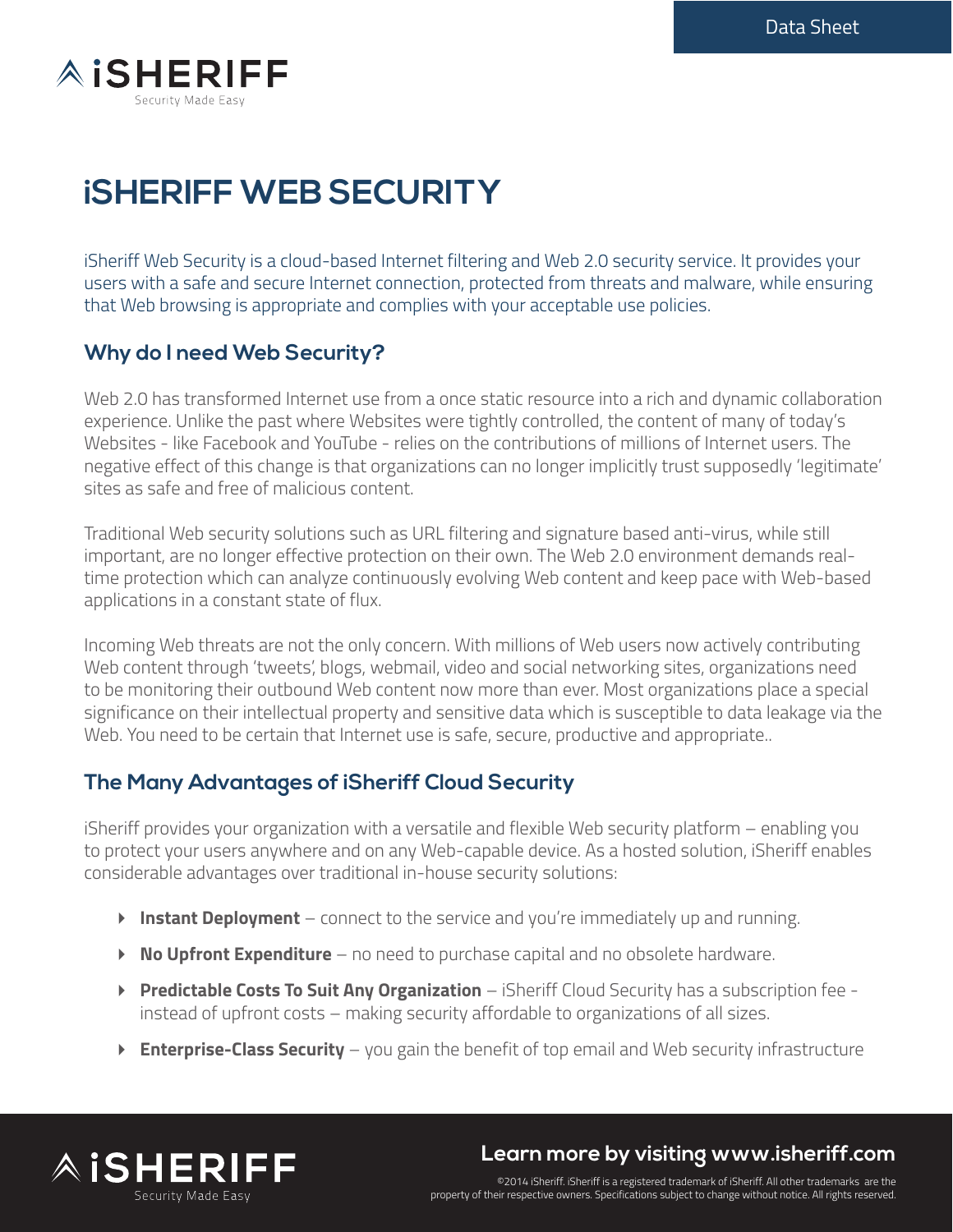

thanks to economies of scale.

- ▶ The Experts Work For You your email traffic is managed 24/7 by Internet security experts and modelled against other networks to detect traffic anomalies.
- **Save Bandwidth And Resources** control access to bandwidth heavy sites and applications such as YouTube – which our research has shown to consume 75%-90% of most typical organization's bandwidth.
- **Strength In Numbers** you gain the shared benefits of being part of a larger security community.
- ▶ **Zero Administration** No tedious upgrades, no maintenance requirements; you always have the latest and best protection.

## **Key Features**

iSheriff Web Security enables comprehensive security yet is simple and easy to use. Our services target a range of Web-based threats and security concerns:

- **Mobile Security** because iSheriff Web Security is cloud-based, protection and policies can be applied to your users anywhere and on any device – in the office, on the road or at home / on a laptop or workstation.
- **URL Filtering** utilizing a layered approach, the service employs the latest range of Web filtering technologies including real-time content analysis and behavioral modelling in conjunction with over 50 constantly updated categories of millions of websites to enable you to control access to related Web content.
- **Anti-Virus & Malware** the service incorporates traditional anti-virus technology, sophisticated dynamic anomaly detection and behavioral modelling systems to protect your organization from viruses, botnets, spyware, browser exploits and other Web 2.0 threats.
- **Application Control** gain control over popular Web 2.0 applications such as Social Networking, Streaming Media and Web-based messaging.
- **Bandwidth Control** manage your Internet bandwidth consumption and control unnecessary or non-business use. With flexible, policy-based control you can place restrictions on specific users or at particular times of day when you need to ensure you are getting the most from your bandwidth.
- **Inbound & Outbound Policy Compliance** actively monitor your acceptable use policies and ensure appropriate use of Web resources, block inappropriate conduct and prohibited content



# **Learn more by visiting www.isheriff.com**

©2014 iSheriff. iSheriff is a registered trademark of iSheriff. All other trademarks are the property of their respective owners. Specifications subject to change without notice. All rights reserved.